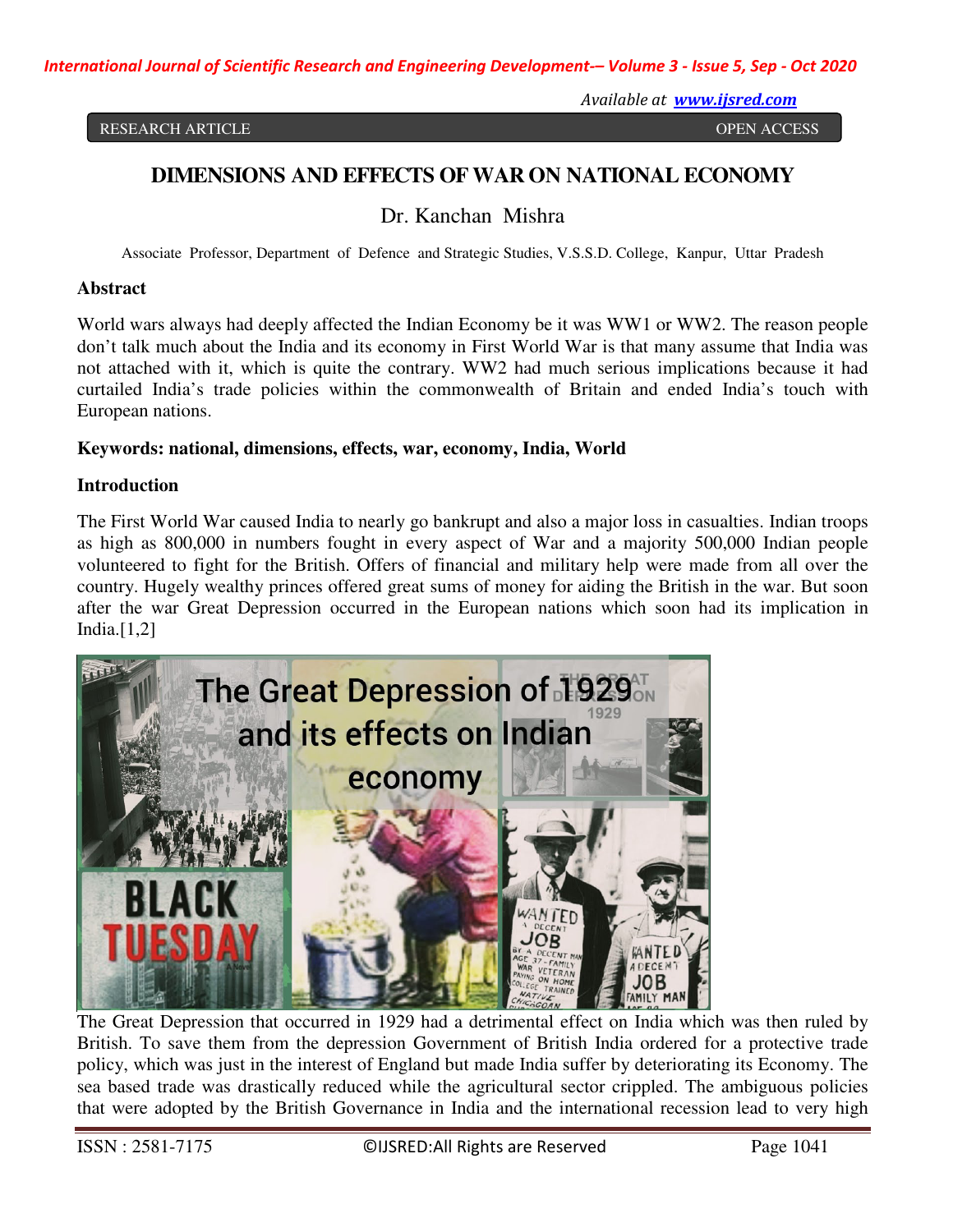inflation as the prices sky-rocketed for various goods and services. The high prices which would then be subjected to very high taxes laid by the government made Indians suffer heavily. The Great Depression took a huge toll on the farmers as they had to sell their possessions like gold and silver at petty rates just to survive.

In the Second World War had also caused a catastrophic loss to the Indian economy, between the years of 1939-45 external factors influenced the economy majorly which led to huge economic imbalances that prevailed long after peace was attained in India. The root cause of the entire Indian economic problem was Inflation which manifested due to tremendous amount of treasury which was used to finance various military activities. There were four major consequences of Second World War on India and they included high inflation which was on account of war expenditure, the value of Indian currency took a nose dive, economic imbalances due to currencies exchange problems and the development of exchange control.

# **Review of Literature**

The biggest cause of Inflation in India could be explained through the Sterling Balance problem that exhibited in India. The British Government used their currency to its advantage, for financing the war the British just transferred sterling bonds to the Government of India's account which was there in the Bank of England.



# World War II Deaths

An agreement was made that upon the end of war the British Government would pay India those bonds in installments so that it would not affect their economy, also it was agreed that the Sterling balance would be locked and fixed during the term of war. On the basis of blocked currency in England some more paper money was granted to India by the Government of British India, also during trade with various countries India purchased even more Sterling which further increased their Sterling reserves. As much as 1600 crores was held as Sterling securities with the RBI, owing to which even more paper currency was flushed into the market which finally led to uncontrolled Inflation.[3,4]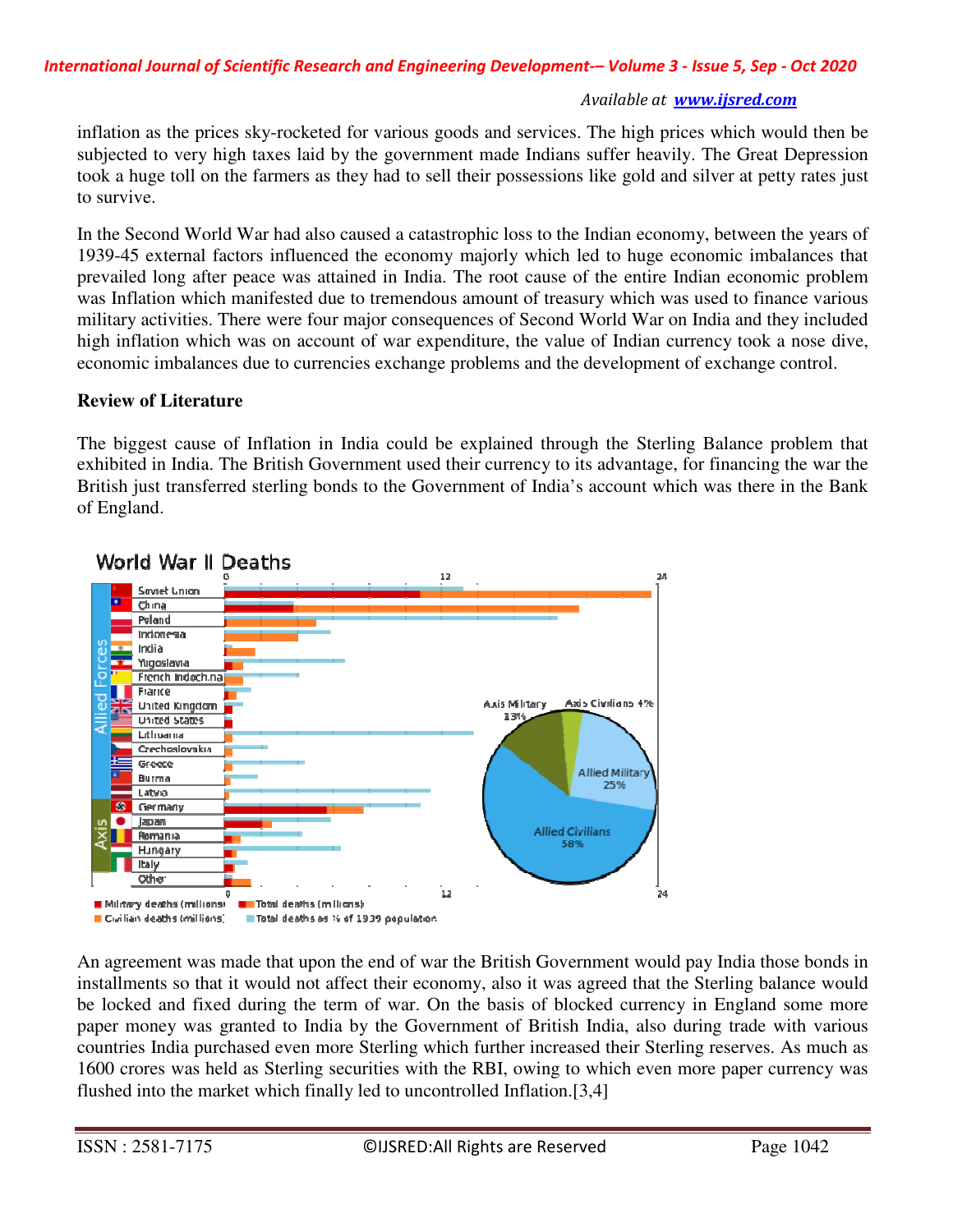The conditions were further exacerbated when Indians found out that the British had ulterior motives and they were reluctant to unlock the Sterling Securities. Not only this the various amount of resources that were looted and taken back to England during Independence was enough to make India already suffer but also they induced internal tension in India by the elms of partition that led to an internal civil war. One can say that though First World War had huge implications on India but the Second World War affected the nation in such a manner that its effects were prolonged and were seen few decades after the Second World War was dealt with.

# **Discussion and Results**

The economic history of World War I covers the methods used by the First World War (1914–1918), as well as related postwar issues such as war debts and reparations. It also covers the economic mobilization of labor, industry, and agriculture leading to economic failure. It deals with economic warfare such as the blockade of Germany, and with some issues closely related to the economy, such as military issues of transportation. For a broader perspective see Home front during World War I.

# INDIA'S INTEGRATION WITH WORLD ECONOMY **HAS EXPECTEDLY INCREASED POST 1991**

India's exports and imports as % of India GDP



All of the powers in 1914 expected a short war; none had made any economic preparations for a long war, such as stockpiling food or critical raw materials. The longer the war went on, the more the advantages went to the Allies, with their larger, deeper, more versatile economies and better access to global supplies. As Stephen Broadberry and Mark Harrison conclude, once stalemate set in late in 1914: "The greater Allied capacity for taking risks, absorbing the cost of mistakes, replacing losses, and accumulating overwhelming quantitative superiority should eventually have turned the balance against Germany". $[5,6]$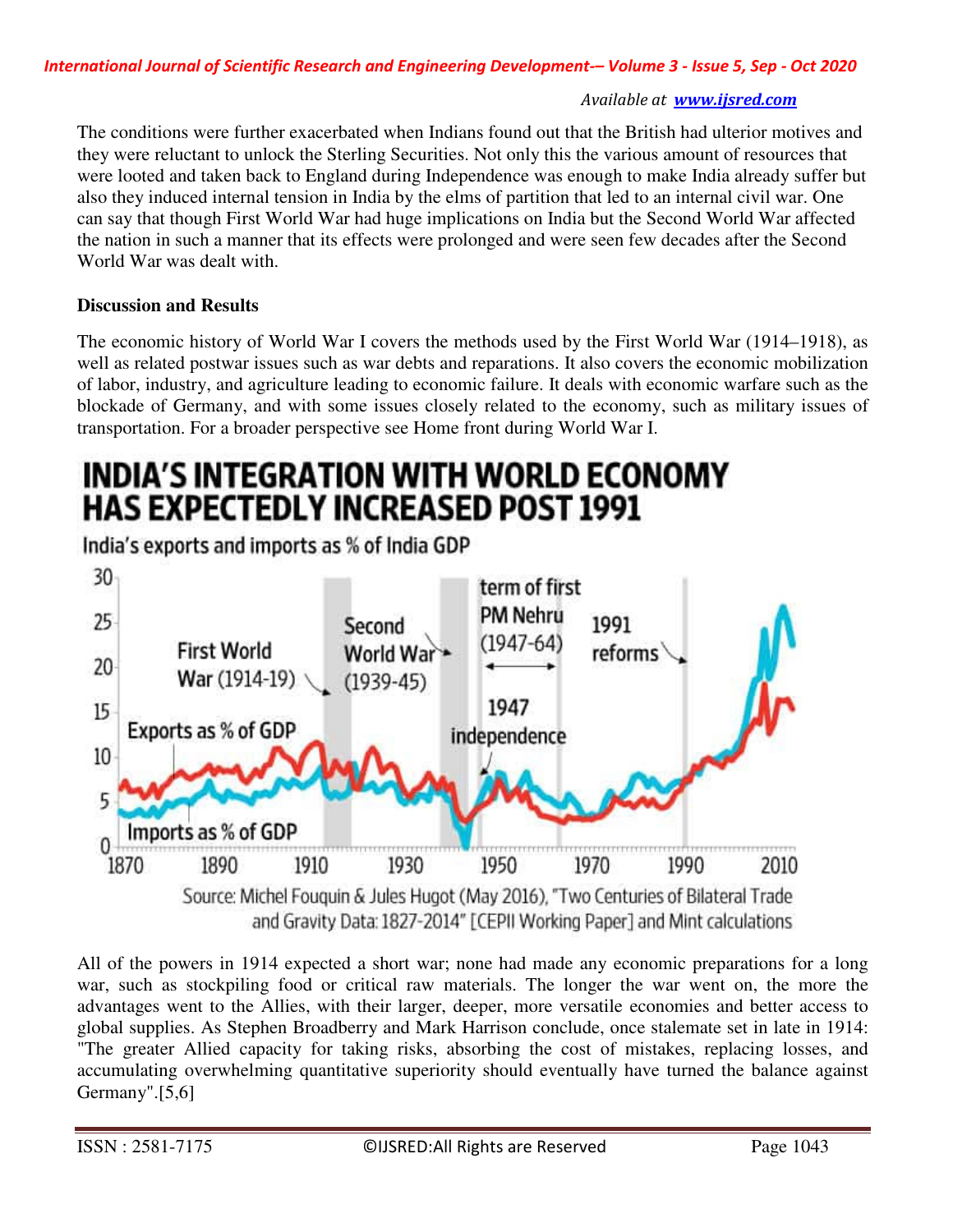The Allies had much more potential wealth they could spend on the war. One estimate (using 1913 US dollars) is that the Allies spent \$147 billion on the war and the Central Powers only \$61 billion, but Germany concentrates the largest industrial conglomerate in the Renania region. Among the Allies, Britain and its Empire spent \$47 billion and the U.S. \$27 billion (America joined after the war started) while among the Central Powers, Germany spent \$45 billion.

Total war demanded total mobilization of all the nation's resources for a common goal. Manpower had to be channeled into the front lines (all the powers except the United States and Britain had large trained reserves designed just for that). Behind the lines labour power had to be redirected away from less necessary activities that were luxuries during total war. In particular, vast munitions industries had to be built up to provide shells, guns, warships, uniforms, airplanes, and a hundred other weapons both old and new. Agriculture had to provide food for both civilians and for soldiers (some of whom had been farmers and needed to be replaced by women, children and the elderly who now did the work without animal assistance) and for horses to move supplies. Transportation, in general, was a challenge, especially when Britain and Germany each tried to intercept merchant ships headed for the enemy. Finance was a special challenge. Germany financed the Central Powers. Britain financed the Allies until 1916 when it ran out of money and had to borrow from the United States. The U.S. took over the financing of the Allies in 1917 with loans that it insisted be repaid after the war. The victorious Allies looked to defeated Germany in 1919 to pay reparations that would cover some of their costs. Above all, it was essential to conduct the mobilization in such a way that the short term confidence of the people was maintained, the long-term power of the political establishment was upheld, and the long-term economic health of the nation was preserved.[7,8]

Cash and Carry was a policy by US President Franklin Delano Roosevelt announced at a joint session of the United States Congress on September 21, 1939, subsequent to the outbreak of war in Europe. It replaced the Neutrality Act of 1937, by which belligerents could purchase only nonmilitary goods from the United States as long as the recipients paid immediately in cash and assumed all risk in transportation using their own ships.[1] A later revision, the Neutrality Act of 1939, allowed the sale of military arms to belligerents on the same cash-and-carry basis. Because of the conclusion of the Nye Committee, which asserted that United States involvement in World War I was driven by private interests from arms manufacturers, many Americans believed that investment in a belligerent would eventually lead to American participation in war. The first Neutrality Act was passed in August 1935. It was renewed in 1936 and later extended to May 1937. The Act forbade selling implements of war or lending money to belligerent countries under any terms. US passengers traveling on foreign ships were advised that they did so at their own risk.

The Neutrality Act of 1937 continued this policy, and in addition, forbade U.S. citizens from traveling on belligerent ships. However, belligerent countries could purchase non-military items provided they paid cash and the goods were not transported on American ships. (Raw materials such as oil were not considered "implements of war".) Roosevelt arranged the inclusion of the "cash and carry" clause "...as a deliberate way to assist Great Britain and France in any war against the Axis Powers, since he realized that they were the only countries that had both the hard currency and ships to make use of "cash-andcarry." The clause was set to expire after two years.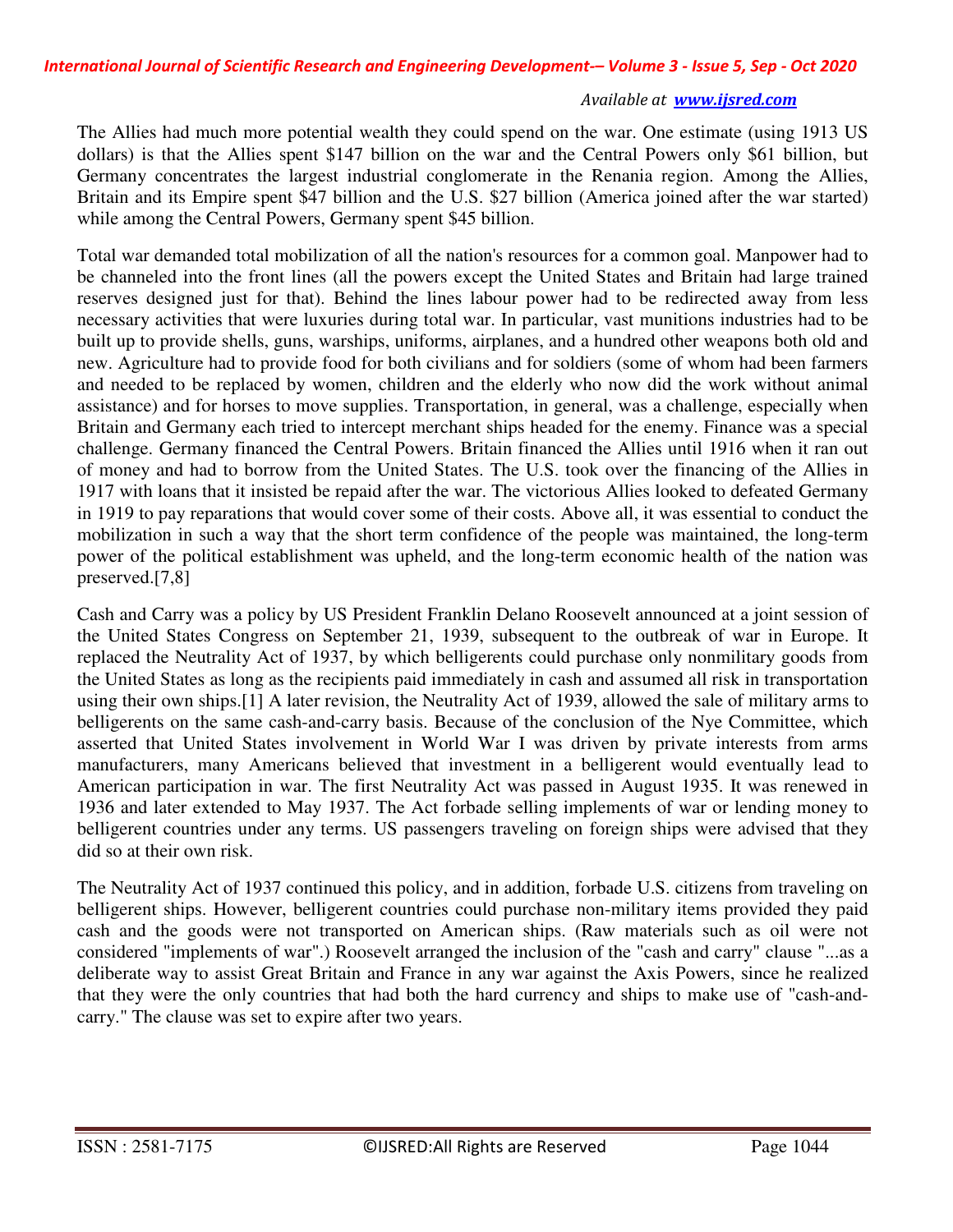# **Implications**

It is a well-known fact that India's rapid growth in recent decades has taken place in spite of an almost stagnant contribution of an average of 16% in manufacturing sector to its GDP over 2000-2018. In order to address this constraint and develop India as the next global manufacturing hub, 'Make in India' a flagship program for industrialization, has been launched by the Government of India since 2014.[9,10]



This has two broad types of features first being business-friendly to reduce transaction costs and improve doing business in India, while the second involves protectionism against import competition for domestic manufacturing firms. The combined effect of these two features on the expected success of this programme has been ambiguous, partly because these are not very clearly laid out in one document but instead they have been captured by a slew of policy measures and announcements over a period of the past four years. Some of them have been proactive while others have been reactive to global policies. The reactive policies have been mainly shaped in the last couple of years, in response to the global trade wars being triggered by the US tariff hikes in several commodities, some of them as recent as June 2019. Therefore, we may observe a link between the global trade wars and Make in India, though both of them have their own effects separately on Indian economy. Since Make in India initiative was conceptualized in an environment wherein a global trade war situation was non-existent, it is imperative to analyse whether the overall and sectoral impact of Make in India may have been dented due to the ongoing global trade war, which has hitherto not been addressed in any empirical studies. This assumes significance due to the fact that Make in India program's positive measures may have a favourable effect on the industries and people at large in the longer term, while its protectionist measures may have an ambiguous effect. In the above backdrop, our study explores the effects of Make in India and the global trade war in a combined way utilizing a dynamic applied general equilibrium analysis based on 2017 data utilizing the GDyn database. This is a unique attempt on two counts; first, we put together the details relevant for global trade wars and Make in India, which in itself is a fresh attempt; second, this is the first time to capture all these contemporary policies in an economy wide dynamic global modelling framework to analyse changes.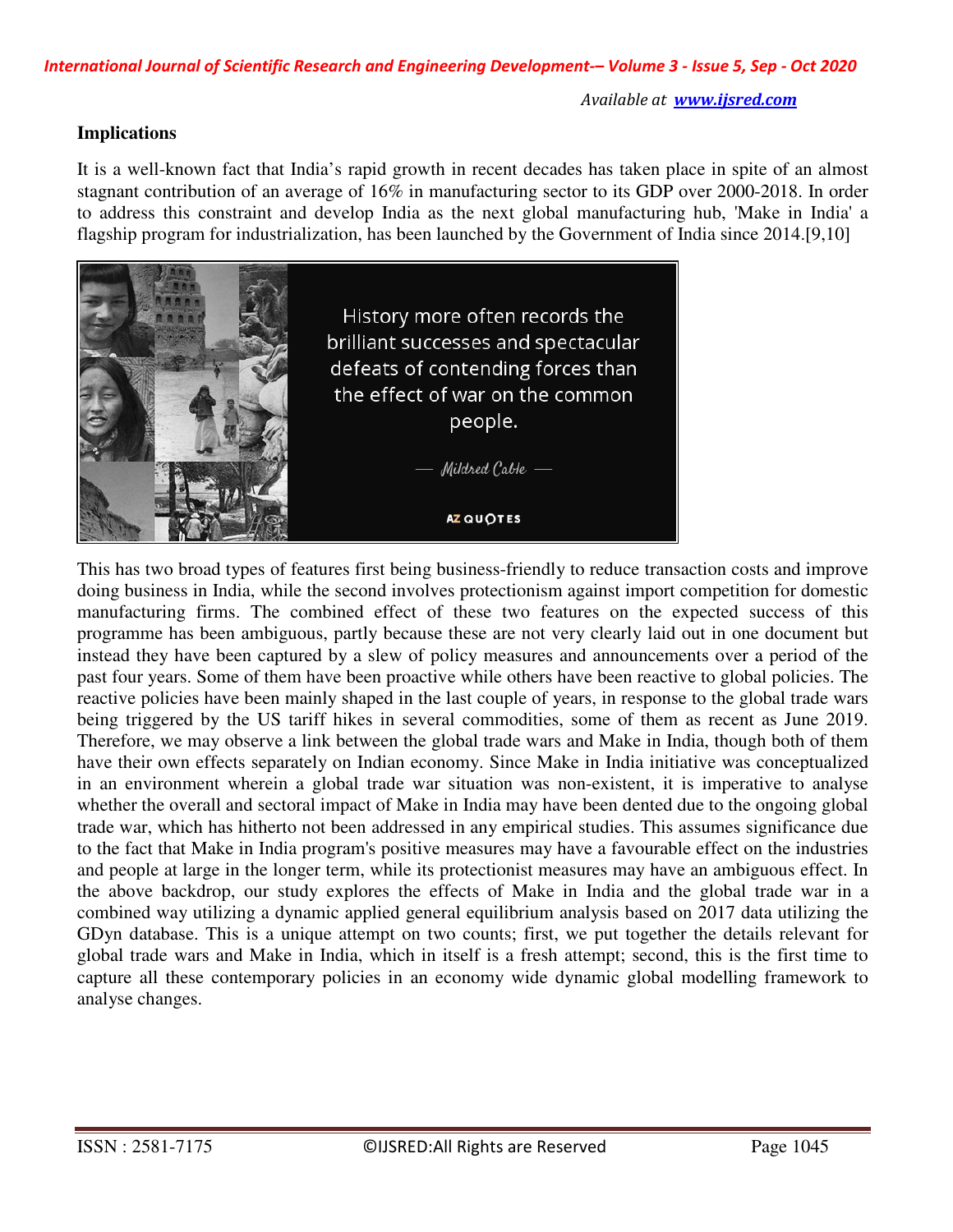*International Journal of Scientific Research and Engineering Development-– Volume 3 - Issue 5, Sep - Oct 2020* 

*Available at www.ijsred.com*



The wars put an end to a period of relative prosperity based on a growing integration of India into the world capitalist economy. That prosperity, which never reached the mass of the population, rested basically on the export of a number of cash crops, mostly jute, cotton and tea, to Europe, North America and Japan. While the production of tea was almost entirely in the hands of big British companies which employed a mass of poorly paid coolies, cotton and jute were grown mostly by small Indian farmers and commercialized by Indian intermediaries who sold the produce to big British, European and Japanese trading firms based in the port-cities of Bombay and Calcutta. Apart from commercial agriculture, other sectors which had been expanding in the pre-war years were coal mining, largely dominated by British firms, and manufacturing industry. The latter was dominated by textiles, cotton and jute. While jute mills in Calcutta were in the hands of British (mostly Scottish) capitalists, the cotton industry was more dispersed (Bombay being the largest centre) and dominated by Indian capitalists. In the ten years from 1905-1914 some Indian firms had diversified from textiles into other industries such as cement or steel. Most spectacular had been the foundation of a steel industry in the jungles of Bihar by the great Bombay Parsi firm of Tatas.<sup>[11,12]</sup>

The wars impacted the economy in many ways, mostly negatively. Massive requisitions of cereals, in particular for the needs of the cavalry, led to a rapid rise in the price of food that hurt the urban poor and agricultural labourers who depended on the market for their daily needs. Producers did not derive many benefits from higher prices, as intermediaries reaped most of them.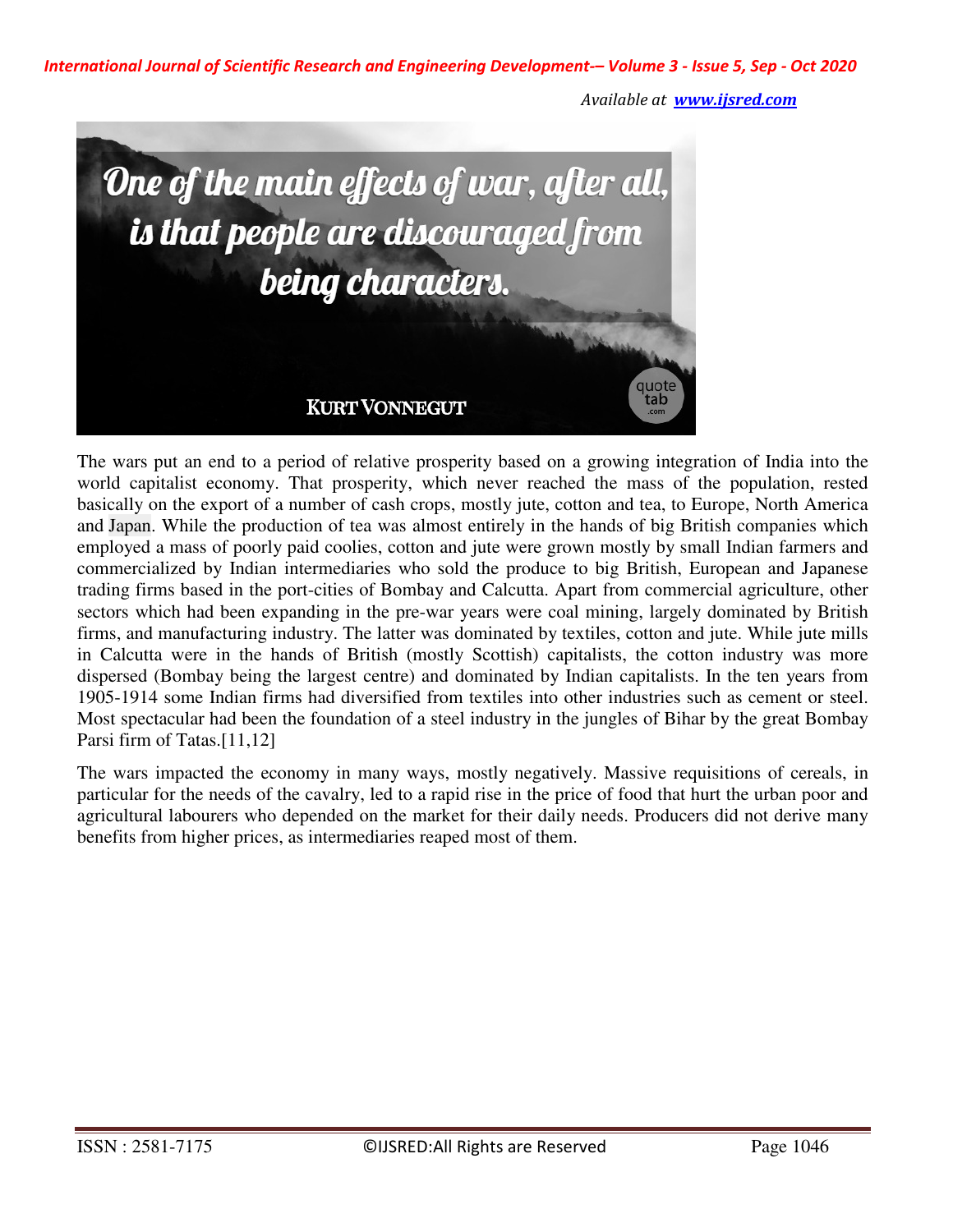

A thriving black market developed, as always in times of war, in which fortunes were made. Exports of cash crops, especially jute, suffered from the loss of the German market and from the obstacles to communications with Britain due to the threat of German submarines. The main beneficiary of the wars was the domestic manufacturing industry, especially the cotton mills which profited from the decline in imports of Lancashire piece-goods which dominated the market before the war. The production of piecegoods was 50 percent higher in 1917-18 than in the pre-war years. The Tata steel mills were saved from looming bankruptcy by a contract to supply rails to Mesopotamia where the British built 1,500 miles of railway lines to transport troops and material. From a longer-term perspective, Indian capitalists benefitted from the fact that British businessmen felt powerfully the pull of loyalty to the homeland and tended as a result to somewhat reduce their involvement in the Indian economy, a trend that would only accelerate throughout the interwar period. All in all, while some operators, both British and Indian, reaped handsome profits from war contracts, the mass of the population suffered a fall in an already low purchasing power. Although the 1920s saw the return of a modicum of prosperity, the dynamics of the colonial economy had been somewhat broken and it would never recover its pre-1914 shine (however misleading that shine may have been in many ways). The role played by India in the imperial economy was clearly diminished. In particular, India's contribution to the overall imperial balance of payments, so crucial before 1914, was soon eclipsed by that of Malaya and Northern Rhodesia.

While the economic consequences of the wars are fairly easy to chart, it is much more difficult to appraise the societal changes it may have brought about. Firstly, it should be recalled that the immediate post-war period saw a demographic disaster of first magnitude. Between June 1918 and June 1919, the influenza pandemic is thought to have resulted in 17-18 million deaths in India, i.e. one-third of the total death toll of the pandemic worldwide. Its long-term consequences remain subject to speculation. As to the direct consequences of the wars, focusing on the soldiers who took part in the conflict is one way of opening the field. The almost 1.5 million men who were enlisted during the war, enormously swelling the ranks of an Indian Army which had only 150,000 men in 1914, were not entirely recruited from the "martial races" that had been favoured by recruiters in the post-1858 era. Although almost half hailed from the Punjab, mostly Muslims and Sikhs, the British Army was forced to tap new sources in areas of Northern India such as Gahrwal but also in South India. [13,14]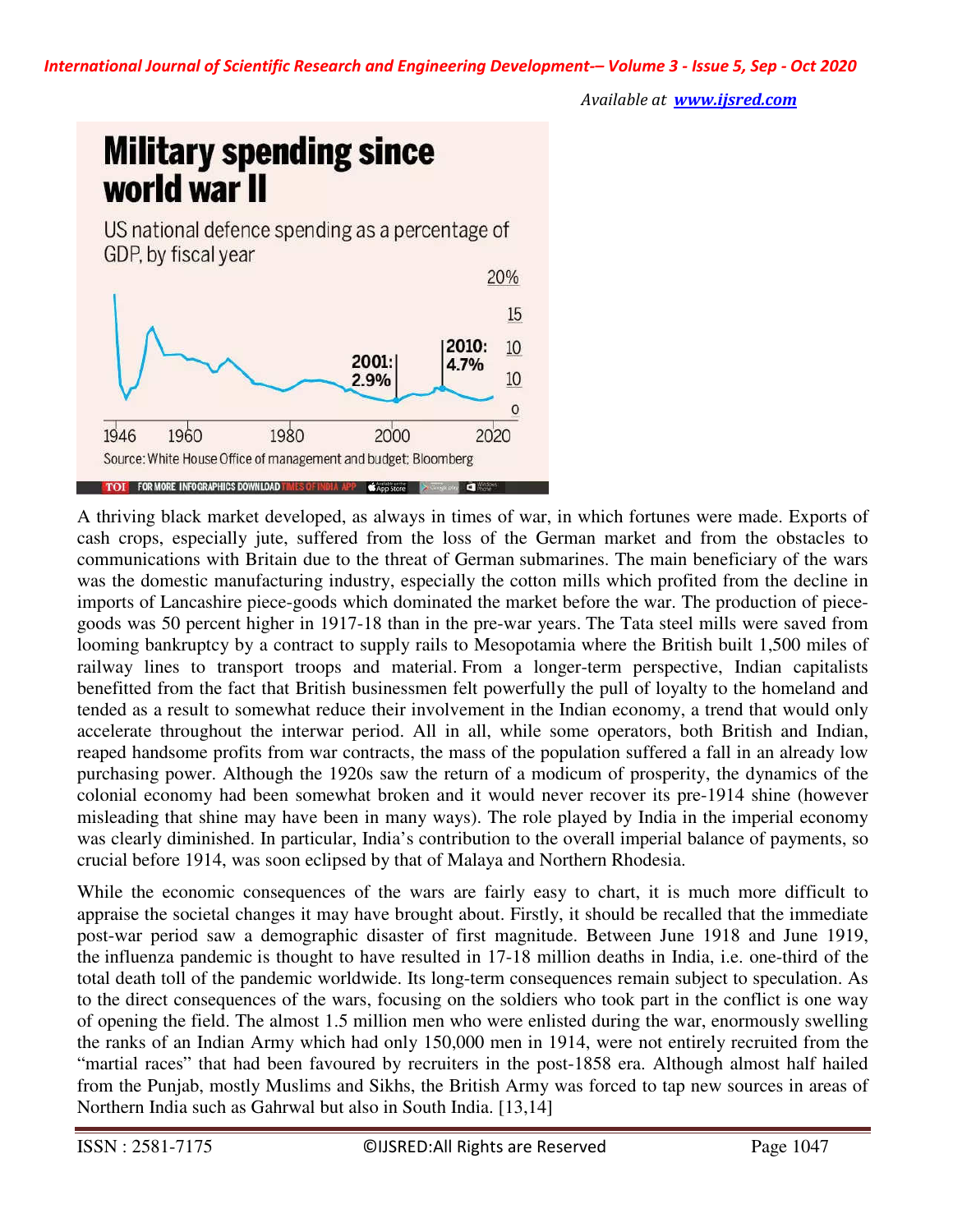

# The initial impact of containment measures will be felt worldwide

Source: OECD Annual National Accounts: OECD Trade in Value-Added database: Statistics Korea; Brazilian Institute of Geography and Statistics; and OECD calculations.

Apart from soldiers and a host of "followers," some 50,000 labourers were also recruited for the Western Front and the majority of them came from the tribal areas of Northeastern India (Nagaland, Mizoram). This had significant consequences for these "backwards" areas. While the total casualties (65,000 dead) suffered by India's military were low compared to figures in Europe, the departure of so many young men nevertheless disrupted life in many rural communities where women had to take up tasks that were traditionally reserved for men. In the Punjab and the Northwest Frontier Province, as revealed in letters intercepted by military censors, some men who had not enlisted took advantage of the absence of male members in some households to press their claims in property disputes against helpless women, thus sowing the seeds of enduring feuds.

# **Conclusions**

As to the question of whether the participation of so many young men in a worldwide conflict and their discovery of foreign countries in Europe, Africa and the Middle East led to an expansion of their horizons and the absorption of new ideas, the answer remains open. Examination of the censored correspondence of Indian soldiers in France reveals a great curiosity and a generally positive appraisal of certain features of Western societies, such as a greater presence of women in public spaces in comparison with India. There is no clear indication, however, that, on their return to their villages, war veterans were behind a movement towards greater gender equality, a sign that there remained a gap between discourse and actual social practice. There are scattered indications that participation in the Great War contributed to opening India up to new emancipatory ideas which were spreading worldwide in the wake of the Russian revolution. While this did not result in the emergence of a revolutionary movement, it did give a more radical tinge to nationalist politics and thus had significant long-term consequences.[15]

The Great War exposed India to global currents in a novel way. Within a period of four years, more Indians left for faraway lands than in the preceding one hundred years. Excepting the tens of thousands who died on foreign soil and the much smaller number who remained abroad because they had found love, most of these men came back from their travels. Thus, the war was linked to circulation more than to migration. One item, whose circulation proved fatal to millions, was the virus of the influenza pandemic which originated in the United States and created more havoc in India than all the home-bred epidemics of plague and cholera. This large-scale circulation, though not so much of the virus, was to be repeated at the time of the Second World War on an even larger scale. While the First World War gave a